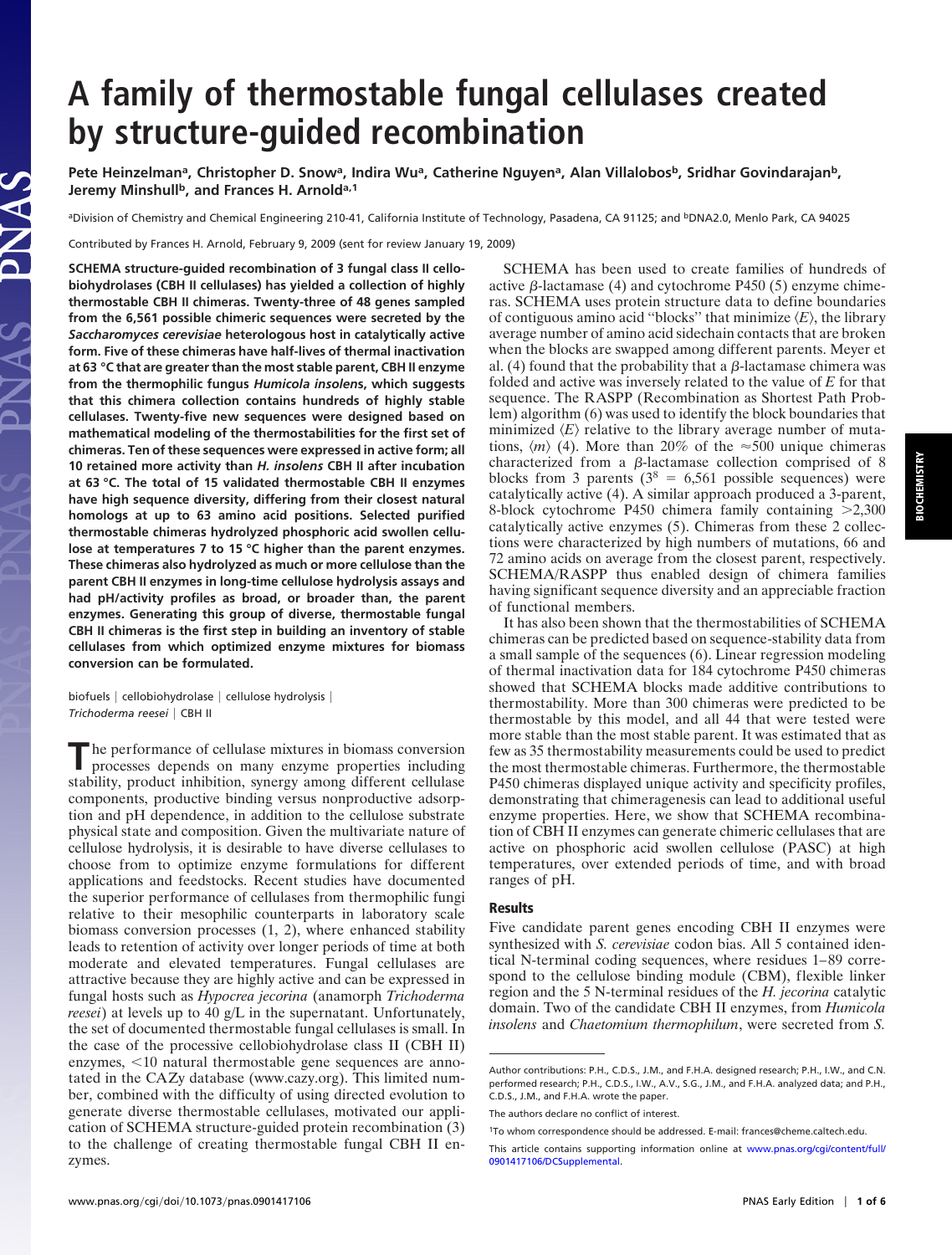

**Fig. 1.** SDS/PAGE gel of candidate CBH II parent gene yeast expression culture supernatants. Gel Lanes (left to right): 1, *H. jecorina*; 2, empty vector; 3, *H. insolens*; 4, *C. thermophilum*; 5, *H. jecorina* (duplicate); 6, *P. chrysosporium*; 7, *T. emersonii*; 8, empty vector (duplicate); 9, *H. jecorina* (triplicate). Numbers at bottom of gel represent concentration of reducing sugar ( $\mu$ g/mL) present in reaction after a 2-h 50 °C PASC hydrolysis assay. Subsequent SDS/ PAGE comparison with BSA standard allowed estimation of *H. insolens* expression level of 5–10 mg/L.

*cerevisiae* at much higher levels than the other 3, from *Hypocrea jecorina*, *Phanerochaete chrysosporium* and *Talaromyces emersonii* (Fig. 1). Because bands in the SDS/PAGE gel for the 3 weakly expressed candidate parents were difficult to discern, activity assays in which concentrated culture supernatants were incubated with phosphoric acid swollen cellulose (PASC) were performed to confirm the presence of active cellulase. The values for the reducing sugar formed, presented in Fig. 1, confirmed the presence of active CBH II in concentrated *S. cerevisiae* culture supernatants for all enzymes except *T. emersonii* CBH II. We chose to recombine the *H. insolens* and *C. thermophilum* sequences with the most industrially relevant fungal CBH II enzyme, from *H. jecorina.* The respective sequence identities of the catalytic domains are 64% (*1*:*2*), 66% (*2*:*3*) and 82% (*1*:*3*), where *H. insolens* is parent 1, *H. jecorina* is parent 2, and *C. thermophilum* is parent 3. These respective catalytic domains contain 360, 358, and 359 amino acid residues.

Heterologous protein expression in the filamentous fungus *H. jecorina*, the organism most frequently used to produce cellulases for industrial applications, is much more arduous than in *Saccharomyces cerevisiae*. The observed secretion of *H. jecorina* CBH II from *S. cerevisiae (7)* motivated our choice of this heterologous host. To minimize hyperglycosylation, which has been reported to reduce the activity of recombinant cellulases (8,9), we expressed the recombinant CBH II genes in a glycosylation-deficient  $\Delta kre2$  S. cerevisiae strain. This strain is expected to attach smaller mannose oligomers to both N-linked and O-linked glycosylation sites than wild type strains (10), which more closely resembles the glycosylation of natively produced *H. jecorina* CBH II enzyme (11). The observed  $\approx$  55-kDa molecular mass of the CBH II enzyme parents can be accounted for by the  $\approx$ 47-kDa molecular mass of the nonglycosylated CBH II polypeptide chains and, for the  $\Delta kre^2$  strain, the anticipated Nand O-linked glycan molecular mass contribution of 8-10 kDa (11). For wild-type *S. cerevisiae* strains that attach high mannose moieties to N-linked sites in recombinant proteins, the N-linked molecular weight contribution alone would be  $>10$  kD (12). As such, the observed molecular weights suggest that the recombinant CBH II enzymes do not feature hyperglycosylation at N-linked sites.

The high resolution structure of *H. insolens* (13) (PDB entry 1OCN) was used as a template for SCHEMA to identify contacts that could be broken upon recombination. RASPP returned 4 candidate libraries, each with  $\langle E \rangle$  < 15. The candidate libraries all have lower  $\langle E \rangle$  than previously constructed chimera libraries, suggesting that an acceptable fraction of folded, active chimeras could be obtained for a relatively high  $\langle m \rangle$ . We maximized chimera sequence diversity by selecting the block boundaries leading to the greatest  $\langle m \rangle = 50$ . The blocks for this design are illustrated in Fig. 2*B* and detailed in [Table S1.](http://www.pnas.org/cgi/data/0901417106/DCSupplemental/ST1_PDF)

The *H. insolens* CBH II catalytic domain has an  $\alpha/\beta$  barrel structure in which the 8 helices define the barrel perimeter and 7 parallel  $\beta$ -sheets form the active site (Fig. 2A). Two extended loops form a roof over the active site, creating a tunnel through which the substrate cellulose chains pass during hydrolysis. Five of the 7 block boundaries fall between elements of secondary structure, whereas block 4 begins and ends in the middle of consecutive  $\alpha$ -helices (Fig. 2A and B. The majority of interblock sidechain contacts occur between blocks that are adjacent in the primary structure (Fig. 2*C*).



**Fig. 2.** Illustrations of CBH II chimera library block boundaries. (*A*) *H. insolens* CBH II catalytic domain ribbon diagram with blocks distinguished by color. CBH II enzyme is complexed with cellobio-derived isofagomine glycosidase inhibitor (13). (*B*) Linear representation of *H. insolens* catalytic domain showing secondary structure elements, disulfide bonds and block divisions denoted by black arrows. (*C*) Sidechain contact map denoting contacts (side chain heavy atoms within 4.5Å) that can be broken upon recombination. The majority of broken contacts occur between consecutive blocks.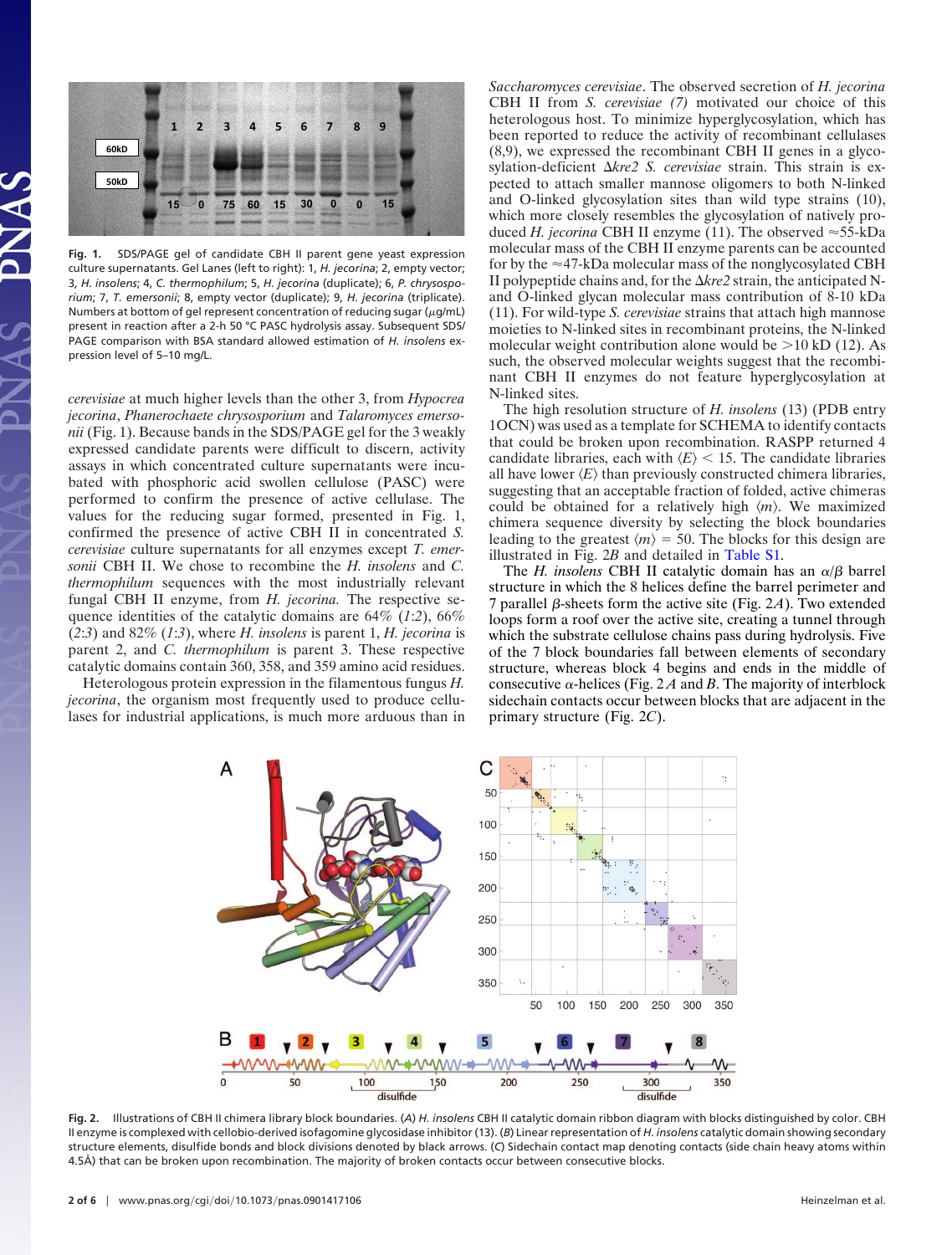

**Fig. 3.** Number of broken contacts (*E*) and number of mutations from closest parent (*m*) for 23 secreted/active and 15 not secreted/not active sample set chimeras.

A sample set of 48 chimera genes was designed as 3 sets of 16 chimeras having 5 blocks from one parent and 3 blocks from either one or both of the remaining 2 parents [\(Table S2\)](http://www.pnas.org/cgi/data/0901417106/DCSupplemental/ST2_PDF); the sequences were selected to equalize the representation of each parent at each block position. The corresponding genes were synthesized and expressed.

Twenty-three of the 48 sample set *S. cerevisiae* concentrated culture supernatants exhibited hydrolytic activity toward PASC. These results suggest that thousands of the 6,561 possible CBH II chimera sequences encode active enzymes. The 23 active CBH II sample set chimeras show considerable sequence diversity, differing from the closest parental sequence and each other by at least 23 and 36 amino acid substitutions and as many as 54 and 123, respectively. Their average mutation level  $\langle m \rangle$  is 36.

Because Meyer et al. (4) found correlations between *E*, *m*, and the probability that a chimera is folded and active, we sought to determine whether similar correlations existed for the sample set CBH II chimeras. The amount of CBH II enzyme activity in concentrated expression culture supernatants, as measured by assaying for activity on PASC, was correlated to the intensity of CBH II bands in SDS/PAGE gels (Fig. 1). As with the *H. jecorina* CBH II parent, activity could be detected for some CBH II chimeras with undetectable gel bands. There were no observations of CBH II chimeras presenting gel bands but lacking activity. The probability of a CBH II chimera being secreted in active form was inversely related to both *E* and *m* (Fig. 3).

Half-lives of thermal inactivation  $(t_{1/2})$  were measured at 63 °C for concentrated culture supernatants of the parent and active chimeric CBH II enzymes. The *H. insolens*, *H. jecorina* and *C. thermophilum* CBH II parent half-lives were 95, 2 and 25 min, respectively (Table 1). The active sample set chimeras exhibited a broad range of half-lives, from  $\leq 1$  min to  $>3,000$ . Five of the 23 active chimeras had half-lives greater than that of the most thermostable parent, *H. insolens* CBH II.

In attempting to construct a predictive quantitative model for CBH II chimera half-life, we experimented with 5 different linear regression data modeling algorithms [\(Table S3\)](http://www.pnas.org/cgi/data/0901417106/DCSupplemental/ST3_PDF) (14). Each algorithm was used to construct a model relating the block compositions of each sample set CBH II chimera and the parents to the  $log(t_{1/2})$ . These models produced thermostability weight values that quantified a block's contribution to  $log(t_{1/2})$ . For all 5 modeling algorithms, this process was repeated 1,000 times, with 2 randomly selected sequences omitted from each calculation, so that each algorithm produced 1,000 weight values for each of the 24 blocks. The mean and standard deviation (SD) were calculated for each block's thermostability weight. The predictive accuracy of each model algorithm was assessed by

**Table 1. Sequences and half-lives of thermal inactivation for active CBH II enzyme sample set chimeras at 63°C, pH 4.8**

| Chimera              |                | $t_{1/2}$ (min) $t_{1/2}$ (min) |
|----------------------|----------------|---------------------------------|
| H. insolens (P1)     | 90             | 100                             |
| H. jecorina (P2)     | $\overline{2}$ | $\overline{2}$                  |
| C. thermophilum (P3) | 30             | 20                              |
| 11113132             | 2,800          | 3,600                           |
| 21333331             | 500            | 630                             |
| 21311131             | 460            | 500                             |
| 22232132             | 280            | 330                             |
| 33133132             | 200            | 200                             |
| 33213332             | 150            | 130                             |
| 13333232             | 100            | 130                             |
| 12133333             | 70             | 110                             |
| 13231111             | 60             | 40                              |
| 11313121             | 50             | 45                              |
| 11332333             | 40             | 40                              |
| 12213111             | 40             | 40                              |
| 23311333             | 35             | 30                              |
| 13111313             | 20             | 20                              |
| 31311112             | 15             | 15                              |
| 23231222             | 10             | 10                              |
| 33123313             | 10             | 10                              |
| 22212231             | 5              | 15                              |
| 21223122             | 5              | 10                              |
| 21131311             | 3              | 3                               |
| 23233133             | 3              | 2                               |
| 31212111             | $\overline{2}$ | 3                               |
| 32333113             | <1             | <1                              |
|                      |                |                                 |

Results for two independent trials are shown.

measuring how well each model predicted the  $t_{1/2}$  values of the 2 omitted sequences. The correlation between measured and predicted values for the 1,000 algorithm iterations is the model algorithm's cross-validation score. For all 5 models, the crossvalidation scores (X-val) were less than or equal to 0.57 [\(Table](http://www.pnas.org/cgi/data/0901417106/DCSupplemental/ST3_PDF) [S3\)](http://www.pnas.org/cgi/data/0901417106/DCSupplemental/ST3_PDF), indicating that linear regression modeling could not be applied to this small, 23 chimera  $t_{1/2}$  dataset for quantitative CBH II chimera half-life prediction.

We therefore used linear regression modeling to qualitatively classify blocks as stabilizing, destabilizing or neutral. Each block's impact on chimera thermostability was characterized using a scoring system that accounts for the thermostability contribution determined by each of the regression algorithms. For each algorithm, blocks with a thermostability weight value  $>1$  SD above neutral were scored "+1," blocks within 1 SD of neutral were assigned zero and blocks 1 or more SD below neutral were scored " $-1$ ." A "stability score" for each block was obtained by summing the 1, 0,  $-1$  stability scores from each of the 5 models. [Table S4](http://www.pnas.org/cgi/data/0901417106/DCSupplemental/ST4_PDF) summarizes the scores for each block. Block 1/parent 1 (B1P1), B6P3, B7P3, and B8P2 were identified as having the greatest stabilizing effects, whereas B1P3, B2P1, B3P2, B6P2, B7P1, B7P2, and B8P3 were found to be the most strongly destabilizing blocks.

We synthesized a second set of genes encoding CBH II enzyme chimeras to validate the predicted stabilizing blocks and identify cellulases more thermostable than the most stable parent. The 24 chimeras included in this validation set (Table 2) were devoid of the 7 blocks predicted to be most destabilizing and enriched in the 4 most stabilizing blocks, where represen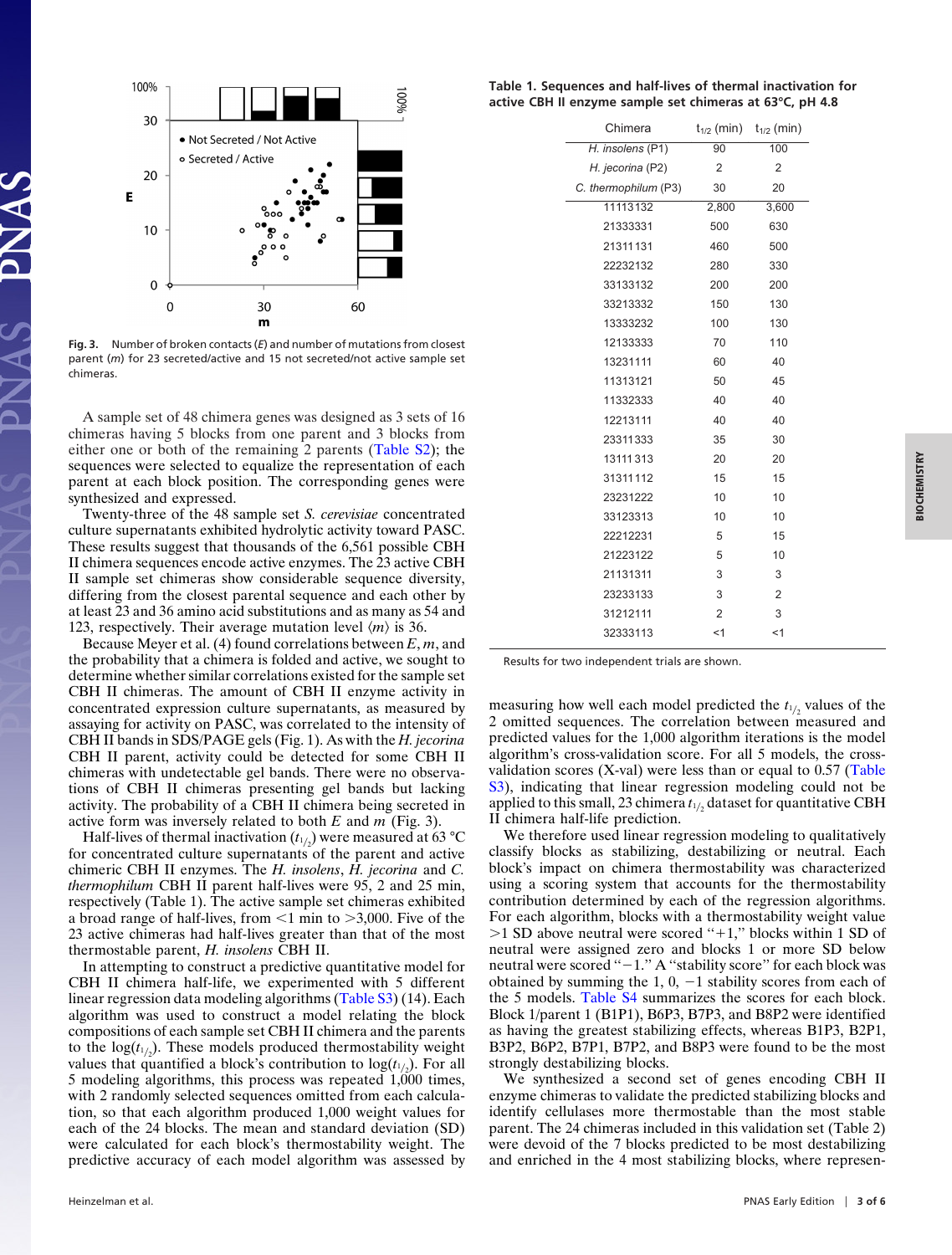**Table 2. Sequences of 24 validation set CBH II enzyme chimeras, 9 of which were expressed in active form**

| 12122132 | 12111131 |
|----------|----------|
|          |          |
| 12132332 | 12132331 |
| 12122331 | 12131331 |
| 12112132 | 12332331 |
| 13122332 | 13332331 |
| 13111132 | 13331332 |
| 13111332 | 13311331 |
| 13322332 | 13311332 |
| 22122132 | 22311331 |
| 22322132 |          |
| 22311332 |          |
| 23111332 |          |
| 23321131 |          |
| 23321332 |          |
| 23321331 |          |

tation was biased toward higher stability scores. Additionally, the ''HJPlus'' 12222332 chimera was constructed by substituting the predicted most stabilizing blocks into the *H. jecorina* CBH II enzyme (parent 2).

Concentrated supernatants of *S. cerevisiae* expression cultures for 9 of the 24 validation set chimeras, and the HJPlus chimera, showed activity toward PASC (Table 2). Of the 15 chimeras for which activity was not detected, 9 contained block B4P2. Of the 16 chimeras containing B4P2 in the initial sample set, only one showed activity toward PASC. Summed over both chimera sets and HJPlus, just 2 of 26 chimeras featuring B4P2 were active, indicating that this particular block is highly detrimental to expression of active cellulase in *S. cerevisiae*.

We evaluated the stabilities of the 10 functional chimeric CBH II enzymes from the validation set. Because the stable enzymes already had half-lives of  $>50$  h, we chose residual hydrolytic activity toward PASC after a 12-h thermal inactivation at 63 °C as the metric for preliminary evaluation. This 12-h incubation produced a measurable decrease in the activity of the sample set's most thermostable chimera, 11113132, and completely inactivated the thermostable *H. insolens* parent CBH II. All 10 of the functional validation set chimeras retained a greater fraction of their activities than the most stable parent, *H. insolens* CBH II (Fig.  $S1$ ).

We next investigated the activities of selected thermostable chimeras, using purified enzymes. The parent CBH II enzymes and 3 thermostable chimeras, the most thermostable sample set chimera 11113132, the most thermostable validation set chimera 13311332 and the HJPlus chimera 12222332, were expressed with C-terminal  $His<sub>6</sub>$  purification tags and purified. To minimize thermal inactivation of CBH II enzymes during the activity test, we used a shorter, 2-h incubation with the PASC substrate at 50 °C, pH 4.8. As shown in Table 3, the parent and chimera CBH II specific activities were within a factor of 4 of the most active parent CBH II enzyme, from *H. jecorina.* The specific activity of HJPlus was greater than all other CBH II enzymes tested, except for *H. jecorina* CBH II.

The pH dependence of cellulase activity is also important, because a broad pH/activity profile would allow the use of a CBH II chimera under a wider range of potential cellulose hydrolysis conditions. *H. jecorina* CBH II has been observed to have optimal activity in the pH range 4 to 6, with activity markedly reduced outside these values (16). Fig. 4 shows that the *H. insolens* and *C. thermophilum* CBH II enzymes and all 3 purified thermostable CBH II chimeras have pH/activity profiles that are considerably broader than that of *H. jecorina* CBH II. Although

# Table 3. Specific activity values ( $\mu$ g glucose reducing sugar equivalent/( $\mu$ g CBH II enzyme  $\times$  min)) for parent and selected **thermostable CBH II enzyme chimeras**

| CBH II Enzyme                      | $\mu$ g of reducing sugar/<br>( $\mu$ g of enzyme) $\times$ min) $\times$ 10 <sup>2</sup> |
|------------------------------------|-------------------------------------------------------------------------------------------|
| Humicola insolens (Parent 1)       | $4.0 \pm 0.5$                                                                             |
| Hypocrea jecorina (Parent 2)       | $13 \pm 2$                                                                                |
| Chaetomium thermophilum (Parent 3) | $5.0 \pm 0.5$                                                                             |
| HJPlus (Chimera 12222332)          | $10.0 \pm 0.8$                                                                            |
| Chimera 11113132                   | $4.5 \pm 0.5$                                                                             |
| Chimera 13311332                   | $6.7 \pm 0.3$                                                                             |

Error bars show standard errors, where standard error is defined as standard dev/sqrt (*n*), for between 5 and 8 replicates per CBH II enzyme. Two-hour reaction, 3 mg enzyme/g PASC, 50°C, 25 mM sodium acetate, pH 4.8.

Liu et al. (16) report an optimal pH of 4 for *C. thermophilum* CBH II, we observed the optimal pH of the recombinant enzyme to be near 7. Native *H. insolens* CBH II has a broad pH/activity profile, with maximum activity around pH 9 and  $\approx 60\%$  of this maximal activity at pH 4 (17). A similarly broad profile was observed for the recombinant enzyme. The HJPlus chimera has a much broader pH/activity profile than *H. jecorina* CBH II, showing a pH dependence similar to the other 2 parent CBH II enzymes.

Achieving activity at elevated temperature and retention of activity over extended time intervals are two primary motivations for engineering highly stable CBH II enzymes. We therefore measured the performance of thermostable CBH II chimeras in cellulose hydrolysis across a range of temperatures over a 40-h time interval. As shown in Fig. 5, all 3 thermostable chimeras were active on PASC at higher temperatures than the parent CBH II enzymes. The chimeras retained activity at 70 °C, whereas the *H. jecorina* CBH II did not hydrolyze PASC above 57 °C and the stable *H. insolens* enzyme showed no hydrolysis above 63 °C. The activity of HJPlus in long-time cellulose hydrolysis assays exceeded that of all of the parents at their respective optimal temperatures.

#### **Discussion**

We have constructed a diverse family of CBH II enzymes by swapping blocks of sequence from 3 fungal CBH II enzymes. Twenty-three of 48 chimeric sequences sampled from this set were secreted in active form by *S. cerevisiae*, and 5 have half-lives at 63 °C that were greater than the most stable parent. Given that this 48-member sample set represents  $\leq 1\%$  of the total possible 6,561 sequences, we predict that this one collection of chimeras



**Fig. 4.** Specific activity, normalized to pH 5.0, as a function of pH for parent CBH II enzymes and 3 thermostable chimeras. Data presented are averages for 2 replicates. Error bars for HJPlus and *H. jeco* denote values for 2 independent trials. Sixteen-hour reaction, 300  $\mu$ g of enzyme per gram of PASC, 50 °C, 12.5 mM sodium citrate/12.5 mM sodium phosphate buffer at pH as shown.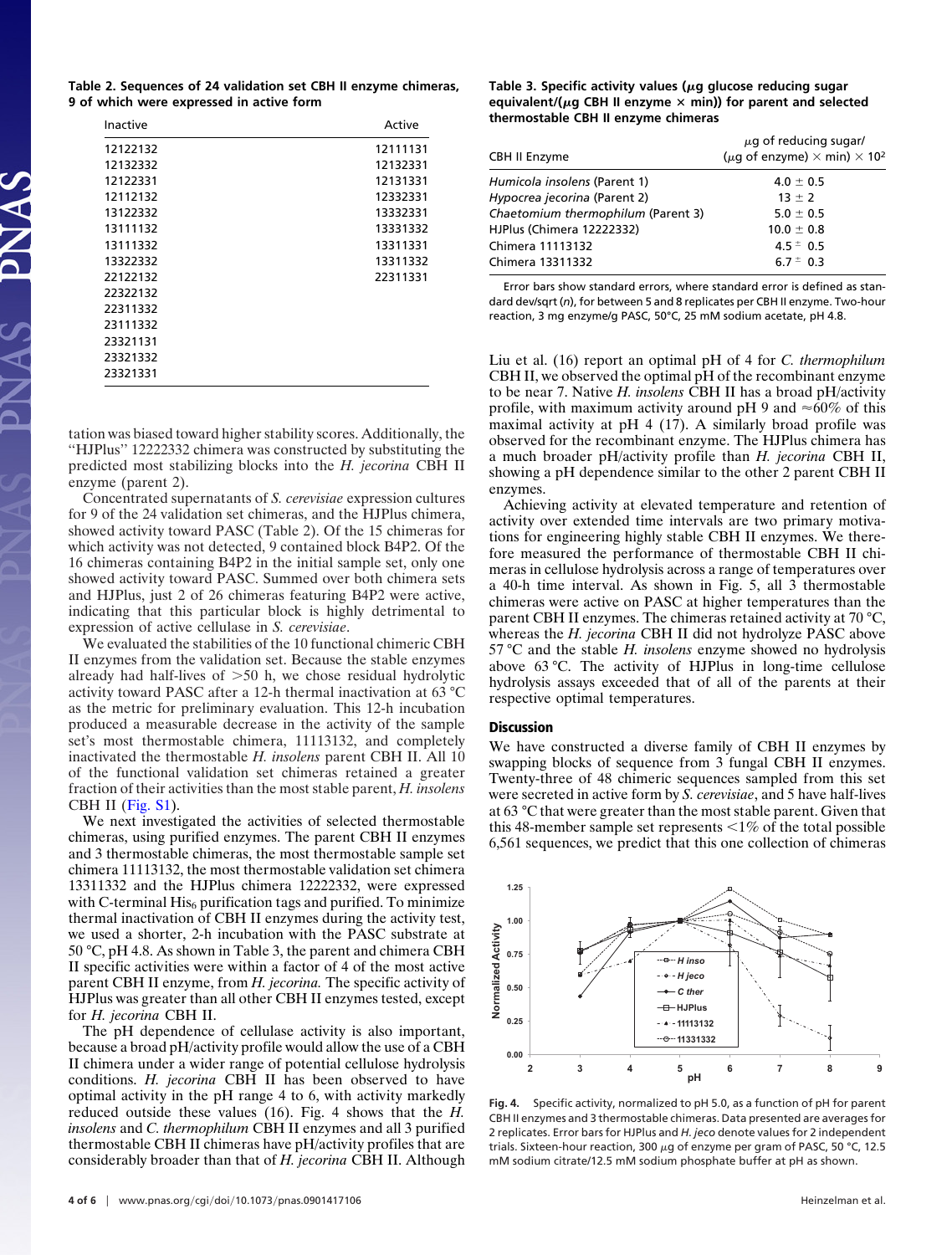

**Fig. 5.** Long-time cellulose hydrolysis assay results (micrograms of glucose reducing sugar equivalent per microgram of CBH II enzyme) for parents and thermostable chimeras across a range of temperatures. Error bars indicate standard errors for 3 replicates of HJPlus and *H. insolens* CBH II enzymes. 40-h reaction, 100  $\mu$ g of enzyme per gram of PASC, 50 mM sodium acetate, pH 4.8.

already contains hundreds of active, thermostable CBH II enzymes, a number that dwarfs the approximately twenty fungal CBH II enzymes in the CAZy database (www.cazy.org).

Our approach of using the sample set sequence-stability data to identify blocks that contribute positively to chimera thermostability was validated by finding that all 10 catalytically active chimeras in the second CBH II validation set were more thermostable than the most stable parent, a naturallythermostable CBH II from the thermophilic fungus, *H. insolens*. This work has thus far generated a total of 33 new CBH II enzymes that are expressed in catalytically active form in *S. cerevisiae*, 15 of which are more thermostable than the most stable parent from which they were constructed. These 15 thermostable enzymes are diverse in sequence, differing from each other and their closest natural homologs at as many as 94 and 58 amino acid positions, respectively.

Analysis of the thermostabilities of CBH II chimeras in the combined sample and validation sets indicates that the 4 thermostabilizing blocks identified, B1P1, B6P3, B7P3, and B8P2, make cumulative contributions to thermal stability when present in the same chimera. Four of the 5 sample set chimeras that are more thermostable than the *H. insolens* CBH II contain either 2 or 3 of these stabilizing blocks (Table 1). The 10 active members of the validation set, all of which are more stable than the *H. insolens* enzyme, contain at least 2 stabilizing blocks, with 5 of the 6 most thermostable chimeras in this group containing either 3 or 4 stabilizing blocks. With additional sequencestability data for model construction, it will be possible to test whether SCHEMA blocks contribute in a fully additive manner, similar to that for P450 chimeras (3).

Minimizing the number of broken contacts upon recombination (Fig. 2*C*) allows the blocks to be approximated as decoupled units that make independent contributions to the stability of the entire protein, thus leading to cumulative or even additive contributions to chimera thermostability. For this CBH II enzyme recombination, SCHEMA was effective in minimizing such broken contacts: whereas there are 303 total interblock contacts defined in the *H. insolens* parent CBH II crystal structure, the CBH II SCHEMA library design results in only 33 potential broken contacts. Given that the CBH II enzyme parents do not feature obvious structural subdomains, and only 4 of the 8 blocks (1, 5, 7, and 8) resemble compact structural units or modules (18), the low number of broken contacts demonstrates that the SCHEMA/RASPP algorithm is effective for cases in which the number of blocks appears greater than the number of structural subdivisions. As observed for  $\beta$ -lactamase (4) and cytochrome P450 (5) chimeras, low *E* values were predictive of chimera folding and activity. Although not used

here, this relationship should be valuable for designing chimera sample sets that contain a high fraction of active members.

We investigated whether recombination might also lead to improvements in other enzyme properties, such as pH dependence, specific activity and the ability to hydrolyze cellulose over long time intervals and at elevated temperatures. Whereas the specific activity of *H. jecorina* CBH II declines sharply as pH increases above the optimum value of 5, HJPlus, created by substituting stabilizing blocks onto the most industrially relevant *H. jecorina* CBH II enzyme, retains significantly more activity at these higher pHs (Fig. 4). The thermostable 11113132 and 13311332 chimeras, the *H. insolens* and *C. thermophilum* CBH II cellulase parents, have even broader pH/activity profiles than HJPlus. The narrow pH/activity profile of *H. jecorina* CBH II has been attributed to the deprotonation of several carboxylcarboxylate pairs, which destabilizes the protein above  $pH \approx 6$ (19). The substitution of parent 3 in block 7 in HJPlus changes aspartate 277 to histidine, eliminating the carboxyl-carboxylate pair between D277 and D316 (of block 8). Replacing D277 with the positively charged histidine may prevent destabilizing charge repulsion at nonacidic pH, allowing HJPlus to retain activity at higher pH than *H. jecorina* CBH II. The even broader pH/activity profiles of the remaining 2 thermostable chimeras and the *H. insolens* and *C. thermophilum* parent CBH II enzymes may be due to the absence of acidic residues at positions corresponding to the E57-E119 carboxyl-carboxylate pair of HJPlus and *H. jecorina* CBH II.

HJPlus exhibits both relatively high specific activity (Table 3) and high thermostability (Fig.  $S_2$ ). Fig. 5 shows that these properties lead to good performance in long-time hydrolysis experiments: HJPlus hydrolyzed cellulose at temperatures 7–15 °C higher than the parent CBH II enzymes had a significantly increased long-time activity relative to all of the parents at their temperature optima, bettering *H. jecorina* CBH II by a factor of 1.7. Given that the specific activity of the HJPlus chimera is less than that of the *H. jecorina* CBH II parent, this increased long-time activity can be attributed to the ability of the thermostable HJPlus to retain activity at optimal hydrolysis temperatures over longer reaction timer.

The other two thermostable chimeras shared HJPlus's broad temperature range. This observation supports a positive correlation between  $t_{1/2}$  at elevated temperature and maximum operating temperature, and suggests that many of the thermostable chimeras among the 6,561 CBH II chimera sequences will also be capable of degrading cellulose at elevated temperatures. Although this ability to hydrolyze the amorphous PASC substrate at elevated temperatures bodes well for the potential utility of thermostable fungal CBH II chimeras, studies with more challenging crystalline substrates and substrates containing lignin will provide a more complete assessment of this CBH II enzyme family's relevance to biomass degradation applications.

The majority of biomass conversion processes use mixtures of fungal cellulases (primarily CBH II, cellobiohydrolase class I (CBH I), endoglucanases and  $\beta$ -glucosidase) to achieve high levels of cellulose hydrolysis. Generating a diverse group of thermostable CBH II enzyme chimeras is the first step in building an inventory of stable, highly active cellulases from which enzyme mixtures can be formulated and optimized for specific applications and feedstocks.

## **Materials and Methods**

**CBH II Expression Plasmid Construction.** Parent and chimeric genes encoding CBH II enzymes were cloned into yeast expression vector YEp352/PGK91-1- $\alpha$ ss [\(Fig. S2\)](http://www.pnas.org/cgi/data/0901417106/DCSupplemental/Supplemental_PDF#nameddest=SF2). DNA sequences encoding parent and chimeric CBH II catalytic domains were designed with *S. cerevisiae* codon bias, using GeneDesigner software (DNA2.0), and synthesized by DNA2.0. The CBH II catalytic domain genes were digested with XhoI and KpnI, ligated into the vector between the